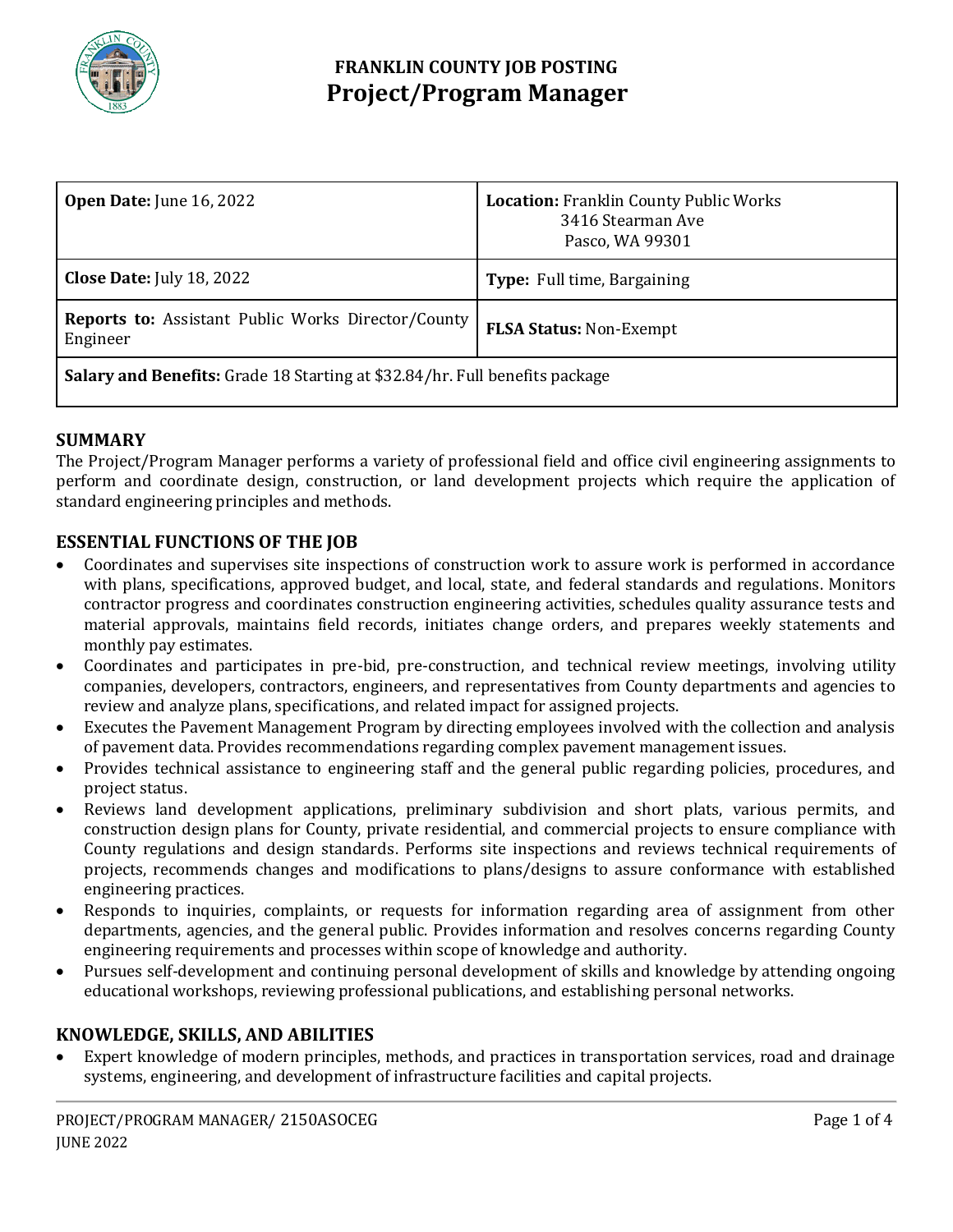# **FRANKLIN COUNTY JOB POSTING Project/Program Manager**

- Proficient knowledge of Franklin County business acumen and the application and interpretation of Franklin County policies and procedures and federal, state, and local rules, laws, regulations, legislation, codes, and ordinances as they relate to area(s) of assignment according to division, department, and County standard practices.
- Proficient knowledge of principles, practices, and techniques and related tools, equipment, and technology as they relate to area(s) of assignment.
- Proficient skills in proactive troubleshooting, decision making, and resolving issues or problems by analyzing problems, identifying alternative solutions, interpreting compliance documentation, projecting consequences of proposed actions, and implementing recommendations in support of goals.
- Proficient time management and mental and physical organization skills that support the ability to focus, have clarity, and use strategy to fulfill a variety of tasks successfully.
- Proficient computer skills in Word, Outlook, and the ability to learn and develop proficient skills in the current Countywide resource planning, public works accounting and resource management software, engineering PDF, and in GIS software. Expert computer skills in Excel and the internet for research.
- Ability to exercise a high degree of independent judgment and discretion and maintain the confidentiality of sensitive and/or confidential information.
- Ability to write and speak clearly and concisely and to express ideas and recommendations effectively orally and in writing.
- Ability and willingness to establish and maintain communication and working relationships with peers, representatives from other agencies, vendors, public officials, and the general public using courtesy, tact, and good judgment.
- Ability to effectively present information, findings, proposals, training, or other information to a variety of audiences by clearly articulating, engaging the audience, assessing the needs of the audience, and using appropriate materials to help audience understand the message.
- Ability to identify and take advantage of opportunities, organize and prioritize several ongoing and frequently changing assignments to meet deadlines, and communicate changes and progress to staff, remaining calm during emergency situations.

## **WORK ENVIRONMENT**

The work environment characteristics described here are representative of those an employee encounters while performing the essential functions of this job. Reasonable accommodations may be made to enable individuals with disabilities to perform the essential functions.

- Work may be performed in the following environmental conditions:
	- o constantly: in an office environment,
	- $\circ$  occasionally: outside in various weather conditions, near moving mechanical parts, around fumes or airborne particles, near grease, oil, vibration, water, dirt, dust, and shavings.
- The noise level in the work environment is usually quiet to moderate, a typical office environment and occasionally loud when on active construction project sites.

## **PHYSICAL DEMANDS**

The physical demands described here are representative of those that must be met by an employee to successfully perform the essential functions of this job. Reasonable accommodations may be made to enable individuals with disabilities to perform the essential functions.

The person in this position must be able to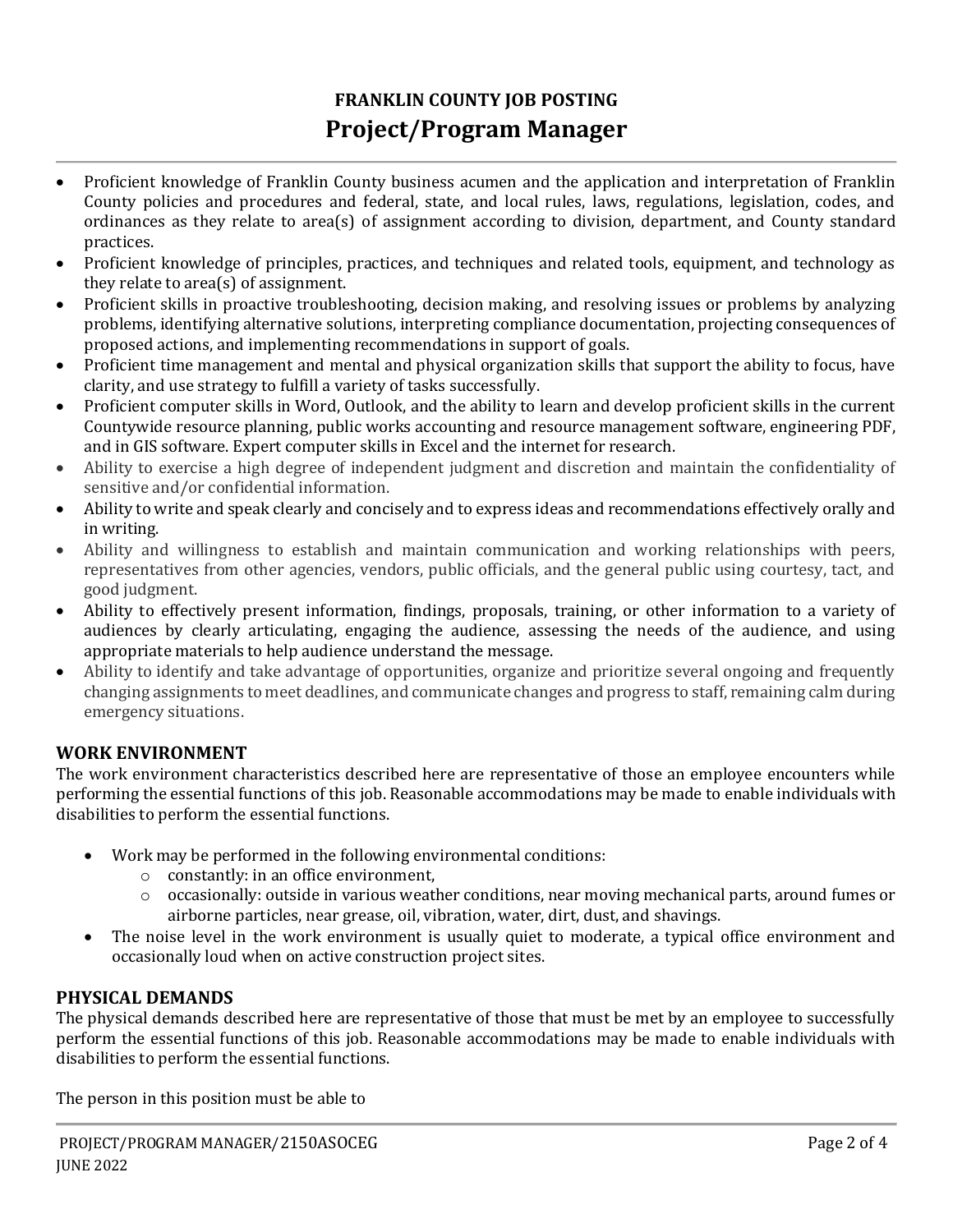# **FRANKLIN COUNTY JOB POSTING Project/Program Manager**

- spend the following amount of time in an activity:
	- o constantly**:** sitting for extended periods of time, talk or hear, and use hands and/or fingers to handle, feel, or operate equipment or tools, and
	- o occasionally**:** stand or walk for extended periods of time and reach with hands and arms.
- carry or transport up to 25 pounds occasionally.
- have peripheral vision, depth perception, the ability to adjust focus, and have close vision (1-20 inches) and distance vision (20 feet or more).

### **QUALIFICATIONS**

#### REQUIRED EDUCATION AND EXPERIENCE

- Associate Degree in Civil Engineering, Project Management, or related field.
- Five years progressively responsible experience in the design and construction of roads and bridges.
- OR
	- Any combination of education and experience which would provide the applicant with the desired knowledge, skills, and abilities required to perform the job.

PREFERRED EDUCATION AND EXPERIENCE

Bachelor's Degree in Civil Engineering, Project Management, or related field.

#### LICENSES, CERTIFICATES, AND OTHER QUALIFICATIONS

- Employment at Franklin County is contingent upon the results of a background check and eligibility for coverage by the County's liability insurance carrier. Depending upon the position, background checks may include personal and professional references, social security verification, education and professional licensing verification, financial history, and criminal history
- Registration as a Professional Engineer in the State of Washington
- The ability to renew civil engineer license as required by state.
- Valid driver's license, if driving a vehicle for County business.

### **OTHER DUTIES DISCLAIMER**

The statements herein describe the principal functions of this job, level of knowledge and skills typically required, scope of responsibility, work requirements and working conditions, but are not all-inclusive. Individuals may perform other duties and Franklin County, Washington reserves the right to modify, add or remove duties, and assign other duties as necessary, including work in other functional areas to cover absences or relief, to equalize peak work periods, or otherwise to balance the workload.